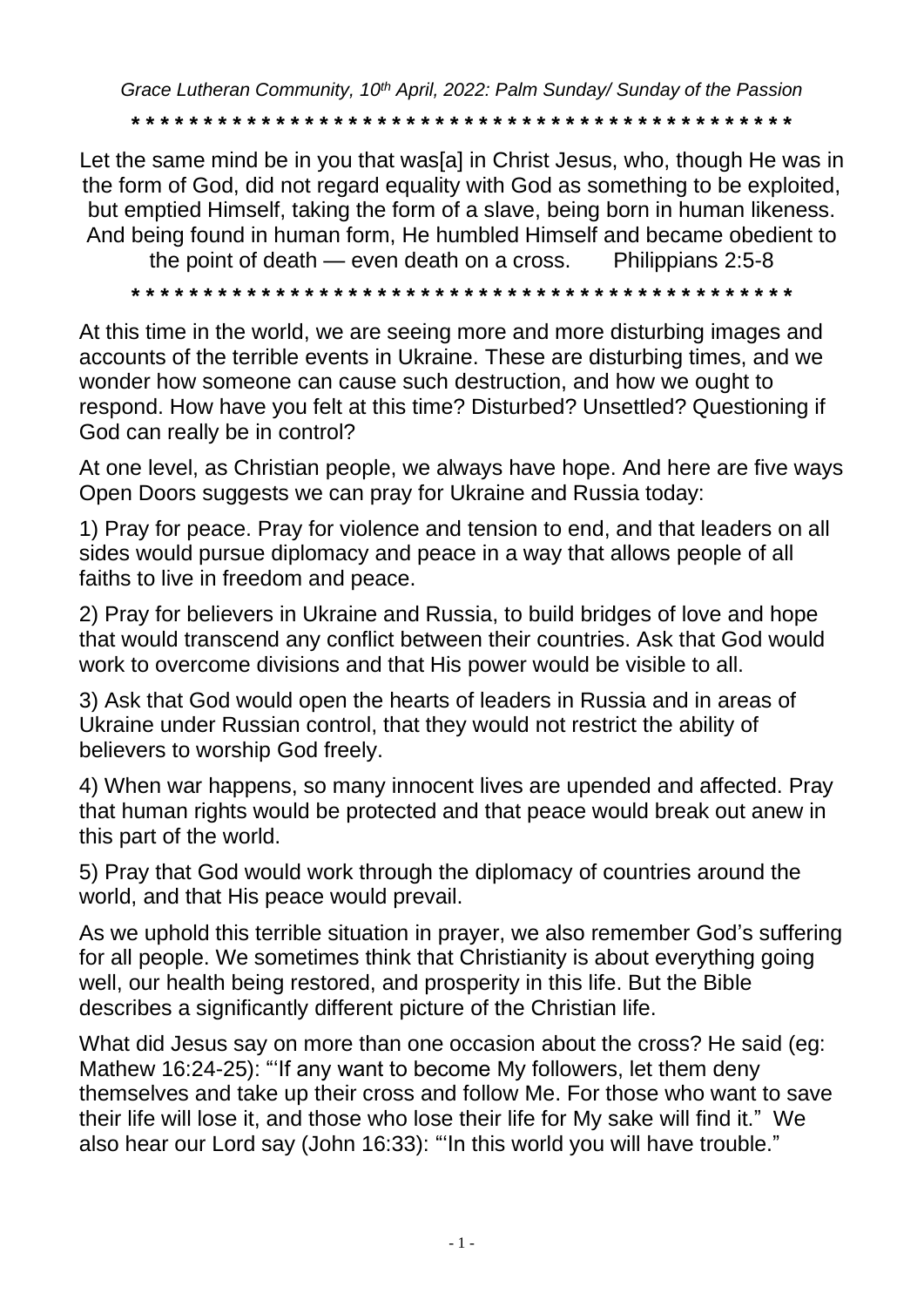But the Lord who speaks of the realities of our world is the Lord who steps into our darkness and sin.

In our Bible Reading this day (Philippians 2:6) we hear this about Jesus, "Though He was in the form of God, [He] did not count equality with God a thing to be grasped or held onto" (Philippians 2:6). In other words, the true and almighty Son of God gave up His power and authority. He let go of His high position and became a human being in order to save us. Verses seven and eight continue: "But He, Jesus, emptied himself, by taking the form of a servant, being born in human likeness. And being found in human form, He humbled Himself by becoming obedient to the point of death, even death on a cross" (Philippians 2:7-8).

In Philippians 2:6 the phrase *although He existed in the form of God -* the Greek word '*form'* refers to the outward expression which a person gives of his inmost nature. In other words, '*form*' means nature and character, not shape, as we would think. This means Jesus is in the '*form*' of the One True God (John 14:7-11).

In Philippians 2:7 the phrase '*but emptied Himself -* the Greek word '*emptied*\' means to empty oneself, to divest oneself of rightful dignity by descending to an inferior condition, to abase or humiliate oneself.

In Philippians 2:7-8a the phrase *taking the form of a bond-servant and being made in the likeness of men. And being found in human appearance -* means when Jesus took on the new inmost nature of our human nature at His incarnation, His outward expression as a human was that of a servant.

Just consider Who Jesus is, and then realize that He literally divested Himself of His glory, power and privilege as God, and voluntarily allowed Himself to be humiliated as our suffering servant to the point of even dying on a cross.

That's what Jesus did. He took the form of a human being and humbled Himself to the point of being punished for your sin and mine on the cross. He stepped into the wreckage of our lives and took the brunt of our failures, rebellion, brokenness, and sin. The humble Son of God on the cross saved your life. He saved my life. He atoned for the sin of the whole world. He's a Rescuer unlike any other. If you've known Jesus for a long time, listen carefully to receive renewed hope and strength in Him.

The mystery of the Suffering Servant is, indeed, a strange design. Yet, this is what led the apostle Paul to declare that he determined "to know nothing while I was with you but Jesus Christ and him crucified" (1 Cor. 2:2). It is in the presence of the Crucified One, God's Suffering Servant, that we finally begin to see the full contours of God's great plan. In the gift of God's Son into the world—One born to suffer and die—we finally come to fully know and comprehend the love of God.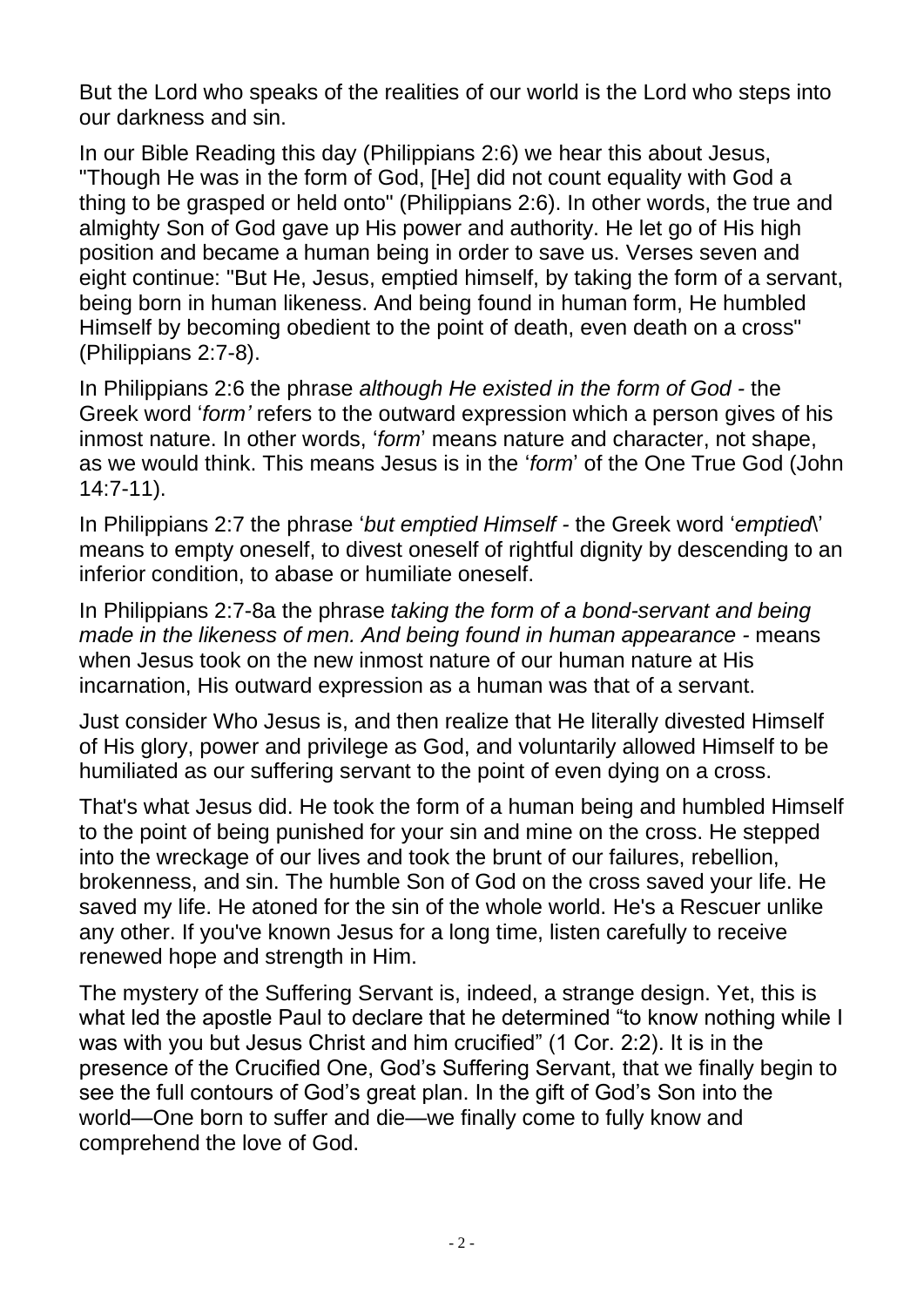Some people on this earth are disappointed in the love they received from their parents, or, if married, from their spouse. However, in Jesus Christ the fullness of God's love is revealed. It is love alone that transforms us. We will never hate our sin enough to leave it. It is God's love that transforms us and empowers us to change. It is in the arms of His great embrace that we discover what it really means to be a child of God, adopted into His family.

There are many wonderful things we can say about God. We can joyfully declare that our Triune God is a great King or our High Priest or the greatest Prophet, but there is no greater declaration than the profound truth that God is love, holy love. Yes, God is love—we know it because Jesus Christ came into the world as the Suffering Servant. "For God so loved the world that he gave his only Son, so that everyone who believes in Him shall not perish but have eternal life" (John 3:16).

In Philippians 2:1–11, we come to one of the most important passages in the entire New Testament. The Christ hymn that takes up the second half of this passage has, for good reason, demanded an incredible amount of attention within this book. In only a few verses, Paul's writing takes us from the incomprehensible depths of eternity when the Son existed in the form of God to the point where he willingly takes on the form of a servant through his incarnation, and then down to the depths of his death on the cross, only to soar back up into the cosmos with Jesus exalted as Lord over all creation. What a magnificent Saviour we worship!

Jesus Christ knew His power but He set it aside willingly. He wasn't forced into helping people, into healing their body or forgiving their sins. He went all the way to the cross and while it looked like Rome or the religious authorities had put Him there, that was only the appearance. The true fact is that, as has often been said, the nails didn't hold Jesus to the cross, love did. And because of this, our risen Lord Jesus is approachable.

On the Sunday before Jesus gave His life on the cross, He rode into Jerusalem on a donkey. The day is called Palm Sunday. For thousands of years, the church has celebrated that entry into the city of Jerusalem as God's victory ride for the world. But, Jesus came riding a donkey instead of a warhorse. He came in peace and humility. Many welcomed Jesus by waving palm branches and shouting, "Hosanna!" which means "Save now!" The people knew they needed to be rescued. But Jesus didn't come like the political conquerors or the military conquerors of the day. (Have you ever noticed that their victories never last?)

Jesus showed us that true power isn't in dominating someone or forcing them to do your will but in serving them, helping people in their time of need (or even when they don't have a need!) We're beginning what looks to be a unique Holy Week, but we still need to hold His suffering, sacrifice, and salvation for us in mind